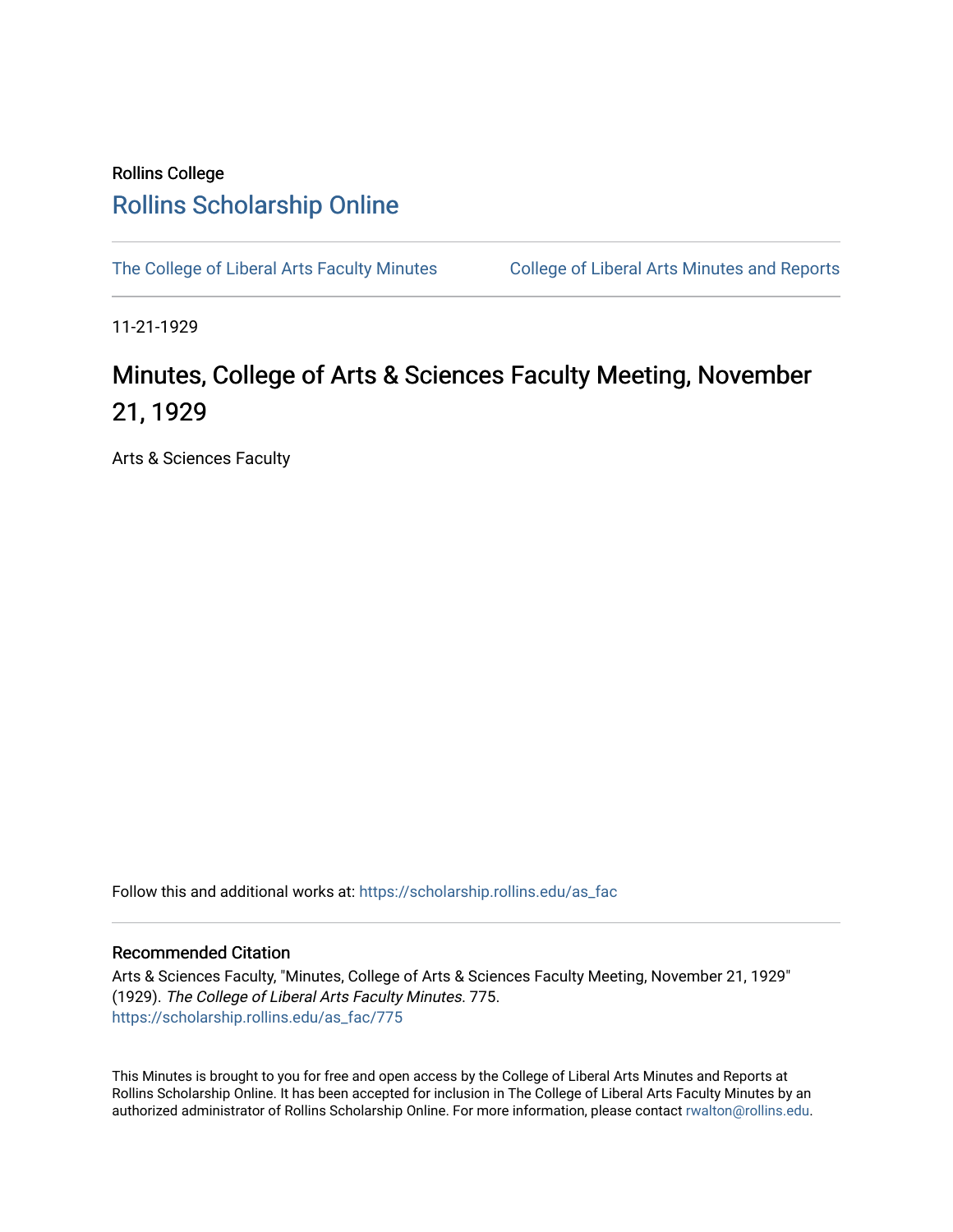miss Words Please tile

#### Minutes of the Faculty for November 21, 1929

The third meeting of the Rollins College Faculty for the year 1929-30 was called to order by Dean Anderson in Room #761 Sparrell at 4:05 p.m., Thursday, November 21.

The following members were present: Deans Anderson and Bingham, Professors Pierce, Sprague, Mason, Carlson, Bingham, France, Jenks, Forbes, Weinberg, Georgia, Franklin, Bueno, Wattles, H.F.Harris, Mrs. Carlson, Miss Shor, Mrs. Parsons, Miss Wensell, Mrs. Cass, Miss Hughes and Mr. Brown.

The question of Thanksgiving absences was discussed. Professor Georgia moved that no changes be made in the calendar on account of the Thanksgiving holiday, seconded by Professor Harris, PASSED. Considerable discussion. Dean Anderson requested that all faculty members announce this action to their classes.

Dean Anderson explained about the new application for absence blanks; in the future, instead of giving the student a copy of the excuse blank to take to his instructors, the office of the Dean will send out a blank direct to each instructor concerned, who will return it to the office.

Dean Anderson also said that the administration will report whenever possible the reason for a student's absence from classes, to the instructors.

Dean Anderson announced that the TOMOKAN staff had requested that students be dismissed from classes for the taking of TOMOKAN pictures and wished to get an expression from the Faculty on this matter. Professor Weinberg, seconded by Professor Jenks, moved that the TOMOKAN staff arrange a schedule for the taking of pictures which would not interfere with classes. PASSED.

Dean Anderson reminded the Faculty of his request that they hand to him any suggestions for the improvement of the catalog. He stated that he would be glad to receive marked copies of the catalog with corrections and suggestions.

Mr. Brown made a statement concerning the rights and privileges of the Faculty with reference to retirement annuities for the Faculty which had been arranged with the Teachers' Insurance and Annuity Association of America which is operated by the Carnegie Foundation. Under this agreement, he said, faculty members can pay up to five per cent of their salary and the College will also contribute an equal amount, up to five per cent of the salary, to provide retirement at the age of sixty-five. Mr. Brown also announced that there was under consideration a better plan with the Equitable Life Assurance Company.